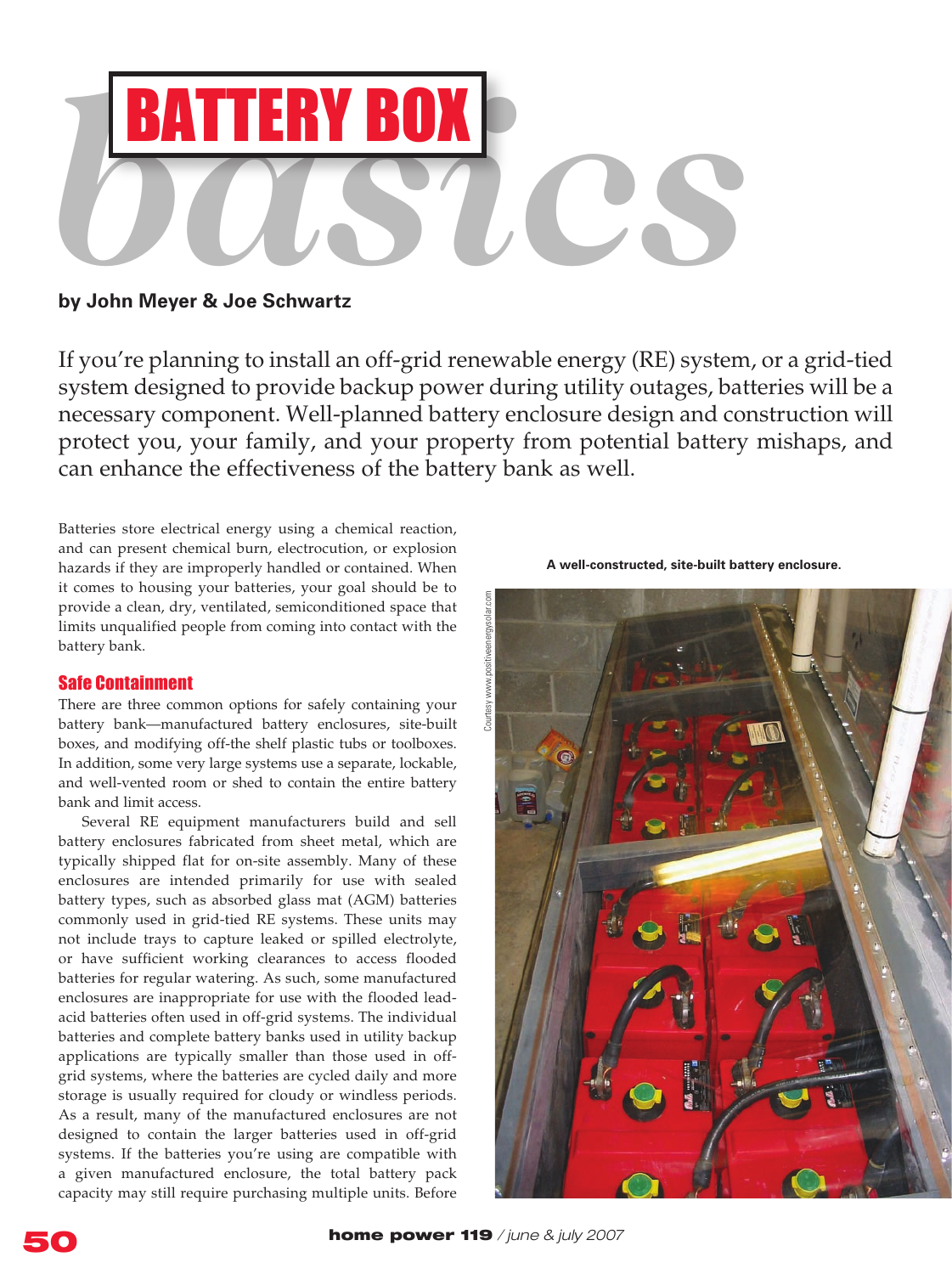you buy, make sure to consider what type of batteries you'll be using, and if the manufactured enclosure is suitable for your application.

While manufactured enclosures are the norm when it comes to battery-based grid-tie systems, site-designed and built battery boxes are the common approach for battery containment in residential-scale off-grid systems. Most of these enclosures are constructed of wood, and the designs are tailored to both the size of the battery bank and its location. Plastic tubs or toolboxes are also commonly used in offgrid systems, either by themselves or in conjunction with a wooden outer enclosure for additional physical protection.

### Construction Considerations

If you're planning to build your own battery box, consider several design details.

**Size.** How many batteries are there, what are their physical dimensions, and what is the layout of the battery bank? These factors will determine the size of the enclosure. Draw the layout of your battery bank to scale before you start building. Allow for approximately  $\frac{1}{2}$  inch of space between each battery to facilitate air circulation around the battery bank, which will keep the individual batteries operating at similar temperatures, as well as leave some room for the slight expansion batteries may experience at elevated temperatures and as they age. Include an additional 2 to 4 inches of space around the perimeter of the battery bank, and at least 6 inches above the tops of the batteries, which will leave adequate room for interconnect cabling. If you think you may expand your battery bank in the future, size the enclosure with this in mind.

**Materials.** The majority of site-built battery boxes are constructed with standard framing lumber and plywood. Wood is a good material choice because it is non-conductive, and will prevent an electrical short from occurring between an exposed battery terminal or cable and the box. One shortcoming of using lumber is that over time, leaked or spilled battery electrolyte will undermine its structural integrity. A seamless (or sealed), acid-resistant liner should be placed along the bottom and sides of the box to contain battery acid



**An accident waiting to happen—exposed battery terminals and lots of metal objects in the vicinity that present electrical shorting hazards. Don't try this at home!** 

spills or electrolyte overflow, and protect the wood against deterioration. Construction plastics, like polyethylene, are commonly used, and acid-resistant epoxy sealers are another good option. The height of this liner should be sufficient to hold at least 1.5 gallons (or one battery's worth) of electrolyte in case of catastrophic failure.

**Structure.** Battery enclosures should be structurally stout. If you don't have any framing experience, enlist the help of



Courtesy www.outbackpower.com

**Manufactured battery enclosures are commonly used in grid-tie systems with battery backup. (Batteries not included.)** 

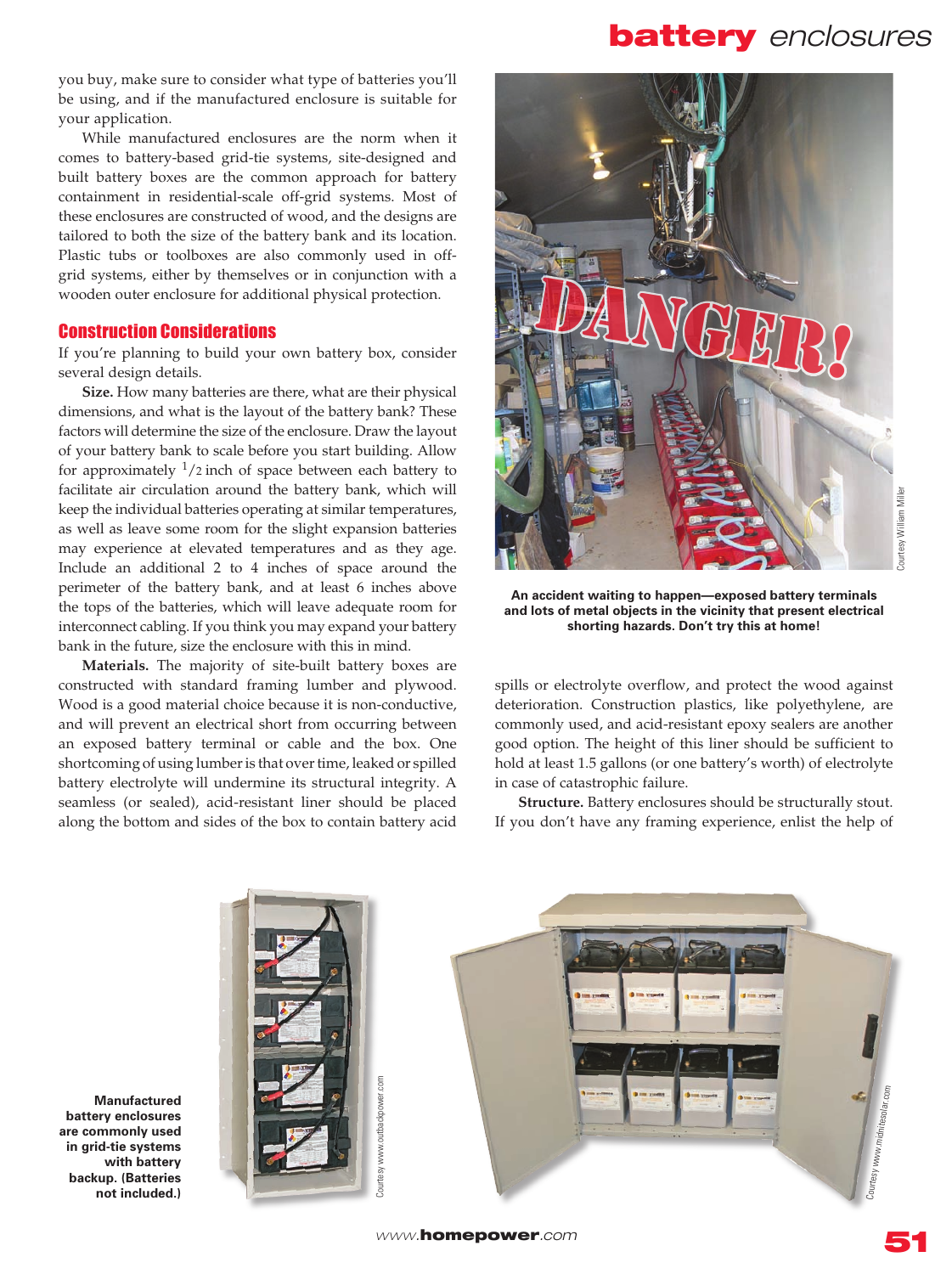

an experienced carpenter. Compared to a freestanding battery box, a built-in battery enclosure that uses two or more existing walls requires fewer materials, is easier to construct, and provides structural integrity to the box. If you do use an existing wall surface for part of the box construction, consider replacing or covering any drywall with  $\frac{1}{2}$ -inch plywood or masonry/cement board.

**Access.** Access to the box for battery inspection and maintenance is typically from the top. Keeping this access design very basic will help ensure that critical battery service can be easily performed. A hinged lid, with a means to safely hold it open, is easier and safer than removing and replacing an unhinged, bulky box lid. Also consider making the top of your battery box sloped. This simple feature helps discourage items being placed atop the box, which can inhibit convenient access to the **batteries** 

**Insulation.** When it comes to battery enclosure design, one of the conundrums is figuring out how to keep the batteries warm in the winter and cool in the summer. At times, the

## Battery Enclosures and the National Electrical Code

*National Electrical Code (NEC)* articles 480 and 690.71 address battery installation and containment, and should be referenced prior to specifying or building your battery enclosure. In most instances, residential battery systems are limited to 50 VDC nominal. (Requirements for battery packs operating at over 50 VDC nominal are not addressed here.)

Regardless of battery type (sealed or flooded), adequate ventilation is required to "prevent the accumulation of an explosive mixture." While ventilation specifics are not clearly outlined in the *NEC*, some important considerations are identified. Article 480.9 (A) states that, "hydrogen disperses rapidly and requires little air movement to prevent accumulation. Unrestricted natural air movement in the vicinity of the battery, together with normal air changes for occupied spaces or for heat removal, will normally be sufficient. If the space is confined, mechanical ventilation may be required in the vicinity of the battery."

Because hydrogen is "lighter than air and will tend to concentrate at ceiling level," the *NEC* states that "some form of ventilation should be provided at the upper portion of the structure. Ventilation can be a fan, roof ridge vent, or louvered area." A common approach used to meet these requirements, especially when flooded batteries are used, is the inclusion

of one or more air intake vents installed low on the battery enclosure, used in conjunction with a pipe-connected exhaust vent that routes gases to the outdoors.

All live parts of battery systems, including terminals and cable lugs, are required to be guarded, or covered, to protect against the possibility of an electrical short if a tool or other metal object is inadvertently dropped across the batteries. In addition, access to the battery bank should be limited, either by locking the battery room or enclosure, or restricting access with some other permanent means (Article 110.27).

The battery enclosure cover or doors should allow adequate and convenient access to the battery bank for qualified people, and adequate working clearances should be provided (Article 110.26).

Finally, the *NEC Handbook* includes the following reference to flooded versus sealed battery types: "Although valve-regulated batteries are often referred to as 'sealed,' they actually emit very small quantities of hydrogen gas under normal operation, and are capable of liberating large quantities of explosive gases if overcharged. These batteries therefore require the same amount of ventilation as their vented counterparts." (Article 480.9)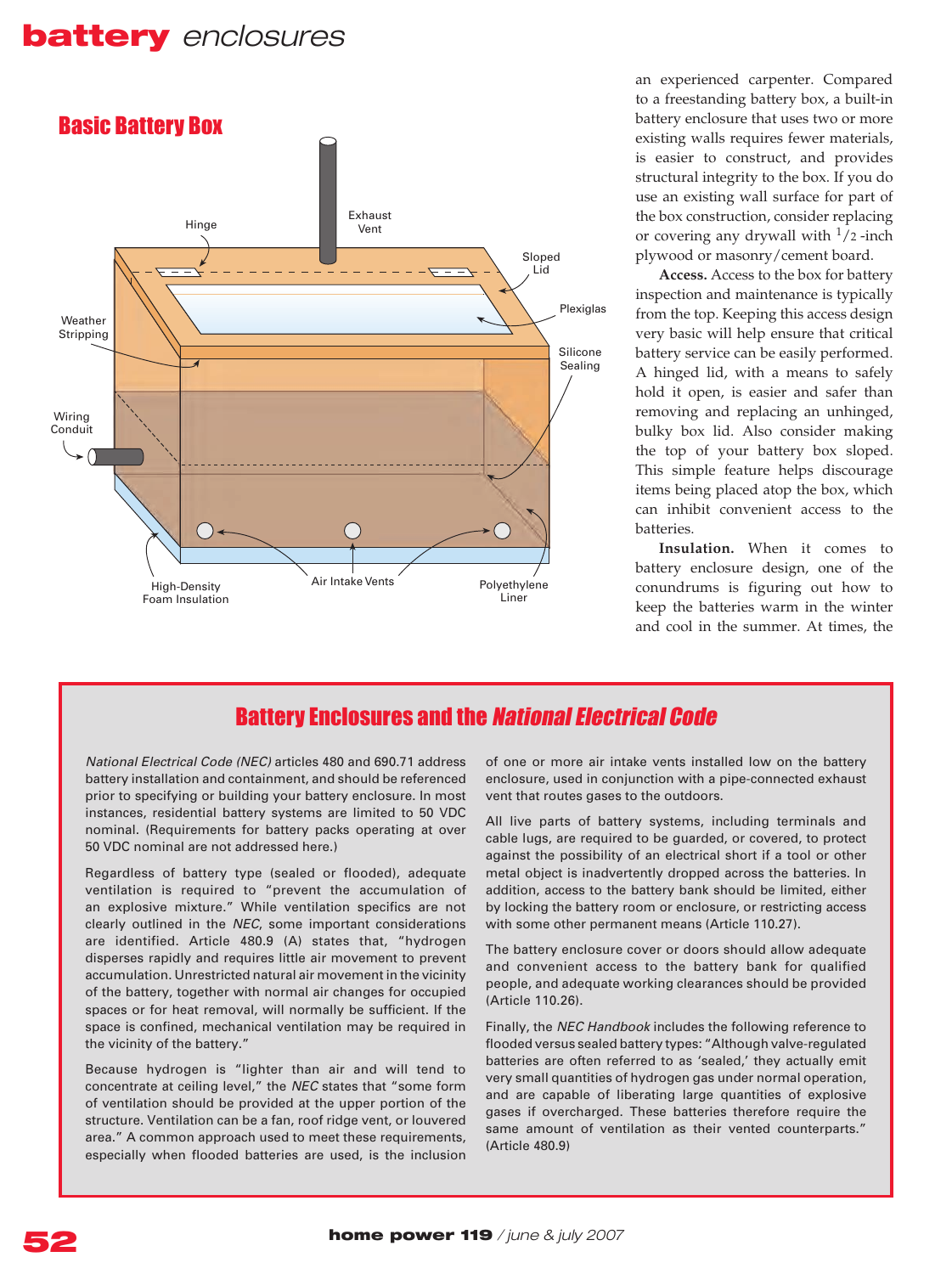goal will be to ventilate the enclosure while still keeping the batteries in the correct temperature range. While there's no silver bullet, it's always a good idea to insulate at least the bottom of the battery box if it rests on a concrete slab. High-density foam insulation is the material for the job. Covering this insulation with  $\frac{5}{8}$  -inch or thicker plywood will help evenly distribute the weight of the batteries. If you live in a cold climate, insulating all surfaces of the box will help contain some of the heat generated during the batterycharging process.

**Sealing.** Hydrogen is the lightest element, and flooded batteries release it every time they're under charge. Trying to completely seal a battery box against hydrogen release will always be a lost cause, but proper sealing approaches will help direct the majority of the gases released during charging to the outdoors via the enclosure's exhaust vent or vents. Apply a gasket around the perimeter of the box lid to help create a good seal. Flexible, 1/8-inch-thick foam weather stripping, typically sold in rolls at hardware stores, works well. Corners of wooden boxes can be caulked, or sealed with an acid-proof sealant.

**Venting.** Most enclosures housing flooded lead-acid batteries will be directly vented to the outdoors. A 2-inch or larger pipe exiting from the highest point in the top of the box is usually sufficient. Intake venting should be placed near the bottom of the box, opposite the pipe vent, to allow incoming fresh air to replace air leaving through the upper vent. To keep out rodents and the like, the vents should be screened.

**Conduit.** Wiring conduit should be sealed with silicone caulk or plumber's putty, and always enter the battery enclosure below the tops of the batteries. Hydrogen gas is light, and will head skyward as soon as it leaves the batteries. Conduit runs exiting the top of the battery box can route battery gases right into your power center, which may result in component corrosion over time, and could present an explosion hazard if there was ever a spark or catastrophic failure in the power-conditioning equipment.

## Siting Your Battery Bank

Besides the type of enclosure for your batteries, another decision related to your new battery bank is where to locate it. Flooded batteries release gas when they are charging, and the gas is corrosive, and potentially explosive if exposed to spark or flame. Sealed batteries can also off-gas if overcharged. As a result, never locate batteries in living spaces. Garages, shops, or dedicated rooms or outbuildings are the most common location for battery banks.

The temperature inside your battery enclosure is another important consideration. Battery capacity is temporarily diminished at low ambient temperatures, and deeply discharged batteries housed in unconditioned enclosures in cold climates are vulnerable to freezing, which can result in cracked cases, spilled electrolyte, and destroyed batteries.

On the other end of the temperature spectrum, operating batteries at temperatures above 110°F can result in the shedding of active materials from the battery plates. The resulting sediment buildup on the bottom of the case can lead to electrical short circuits. Batteries like to live at about the same temperatures humans enjoy. For optimal battery performance and longevity, select a location and enclosure design that will keep your batteries between 50°F and 80°F, and will rarely experience temperatures above 100°F or below 40°F.

Finally, locate the battery bank as close as possible to the power conditioning equipment (inverters, charge controllers, disconnects, etc.), while maintaining sufficient working clearance to access system disconnects and components for servicing. In most battery-based systems, high current is common between the batteries and the inverter. Keeping the associated cable length to a minimum will limit voltage drop and power loss, and help keep system costs down.

#### **John Meyer's elevated, custom-built battery enclosure is located adjacent to the system power-conditioning hardware.**



### Additional Design Ideas

Beyond the basics of battery enclosure design and construction, these additional details can help you build the perfect battery box.

**Raise it.** A battery box raised off the floor will provide easier access to the batteries for maintenance, and create some convenient storage space below the enclosure for battery maintenance and safety items. Depending on the specifics of your battery box location and battery size, a platform height of 18 inches should be ideal. Raised battery box designs should not be considered unless you or a friend has some construction experience, and can determine the appropriate framing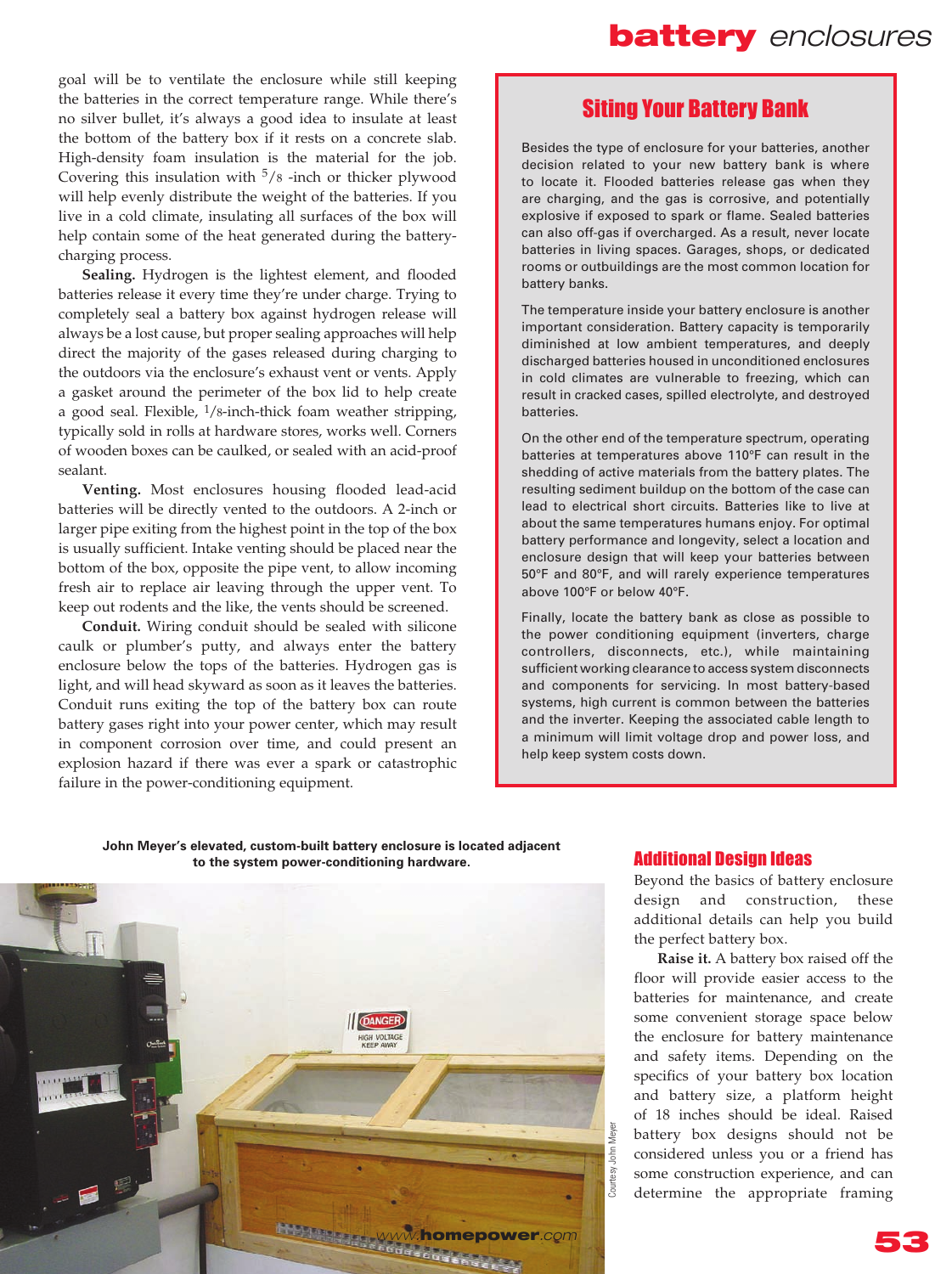

specifications. At more than 100 pounds per battery, a typical battery bank is very heavy. A strong and sturdy platform, and excellent protection against acid damage to the enclosure's floor sheathing and framing must be provided for any raised battery box.

**Removable front.** Consider making the front of your battery box removable. The only time you should need to remove this panel is when you replace your batteries, but it is far easier and safer to slide the batteries in and out of the front of the box than to lift them over the sides.

**See-through top.** A see-through plastic panel (Plexiglas) in the top of the box will allow visual inspection of the batteries without lifting or removing the lid. It's also a great feature

if you plan to show off your system to friends, neighbors, or anyone else interested in how RE systems work.

**Power venting.** The *National Electrical Code* does not require the use of active or mechanical venting unless the location of your battery bank is confined in a space that does not receive the regular air exchanges that occur when doors or windows are opened and closed. However, mechanical ventilation does offer a couple of distinct advantages over passive ventilation—increased air exchange and reduced heat loss.

In battery enclosure powerventing applications, a small DC fan is installed in the exhaust vent pipe. The fan is controlled by either an auxiliary relay (some inverters and charge controllers have this feature built in) or by a separate voltagesensing switch. When the battery voltage reaches a user-determined

## Battery Dangers

- Heavy—can cause injury and damage if dropped or lifted improperly
- Contain acid that will cause burns as well as damage materials
- Flooded types regularly off-gas potentially explosive hydrogen
- Contain large amounts of stored energy, which if released inadvertently (such as with an electrical short circuit) can shock or result in fire

setpoint, the fan is turned on, drawing gases from the box. When the batteries are not charging, the fan remains off. One commonly used vent fan includes a simple backdraft damper, which closes off the exterior vent when the batteries are not charging. The big advantage is that in cold climates, outdoor air is kept out of the battery box unless the batteries are charging, which helps keep both battery temperature and capacity up during the cold months.

Another good application for active venting is if your battery bank is located in a garage or shop that you spend some time working in. The smell of the gases released by charging batteries is anything but pleasant, and power venting can significantly increase your quality of life in the shop. Keep in mind that activities that require an open flame or could lead to sparking should *never* be done in the vicinity of your battery bank.

> **Automatic, single-point battery watering systems make maintaining flooded lead-acid batteries a snap.**